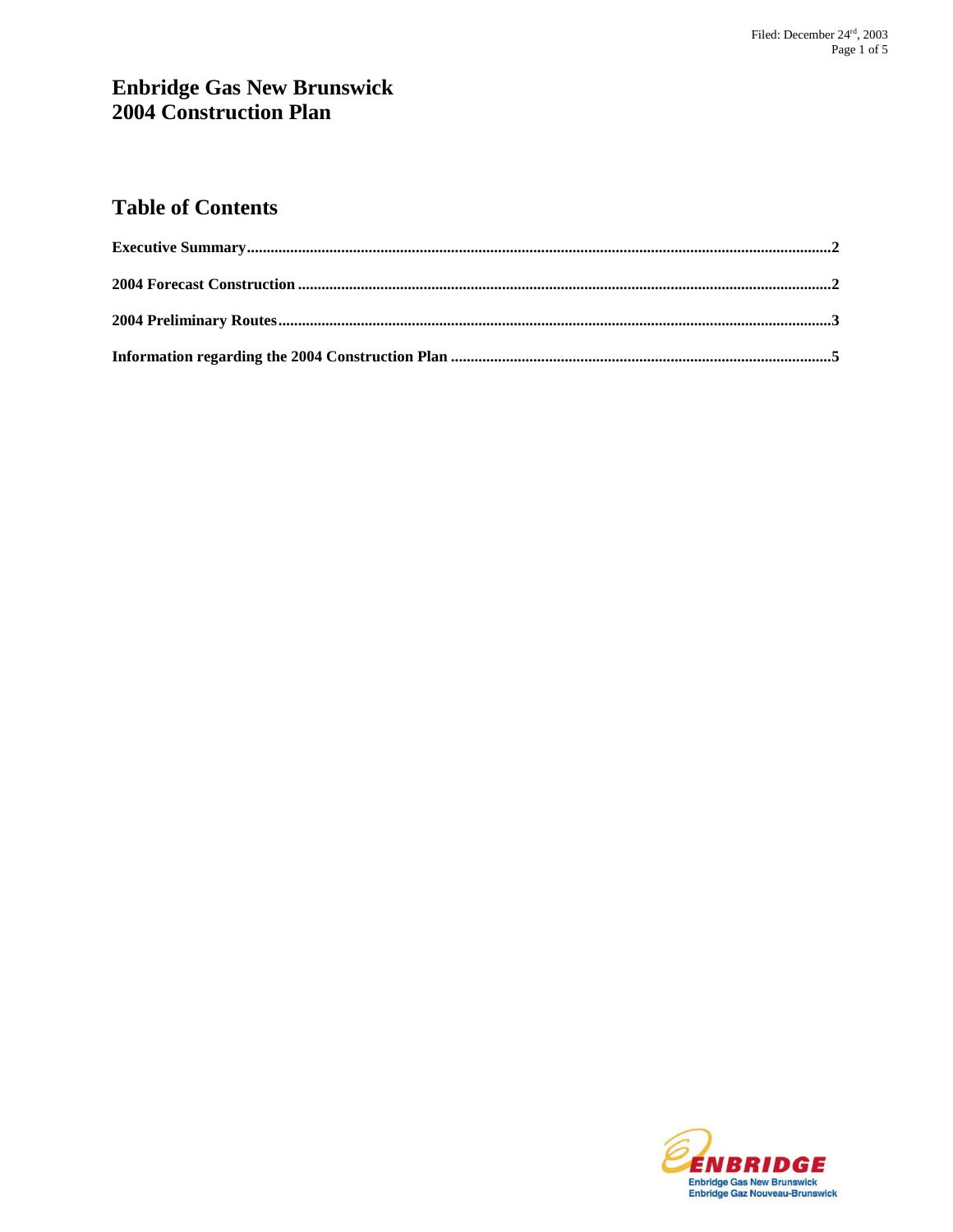## **Executive Summary**

In less than four years, Enbridge Gas New Brunswick ("EGNB" or "the Company") has made significant progress in building the infrastructure necessary to bring natural gas to New Brunswick residents and businesses. More than 312 kilometers of pipe has been installed in Greater Moncton, Saint John, Fredericton, Oromocto and St. George. Nearly 12,000 homes and businesses now have access to EGNB's natural gas mains, meaning that many New Brunswickers now have a new energy choice.

The Company tentatively plans to construct approximately 52 kilometers of pipeline in the upcoming year in Greater Moncton, Saint John, Fredericton and St. Stephen; however, all actual pipeline construction in 2004 will be based on contracted demand. As a result, the enclosed routes are preliminary until sufficient demand has been confirmed. EGNB will continue to work closely with industry stakeholders, e.g. heating contractors and marketers, to ensure that they understand the preliminary nature of the proposed routes. EGNB will also be developing guidelines to facilitate the determination if there is sufficient confirmed demand. Finally, some of the proposed routes are in new construction areas. As a result, the construction of these routes will also depend on the pace of development of those areas.

## **2004 Forecast Construction**

EGNB is targeting 1,465 customer additions in 2004. The majority of these customers will be served from the network of mains constructed in prior years.

| <b>Row</b><br>No. |                                                 | Col. A                   | Col. B                 |
|-------------------|-------------------------------------------------|--------------------------|------------------------|
|                   | Rate Class                                      | 2004<br><b>Additions</b> | <b>TOTAL</b><br>(Cum.) |
|                   | Small General Service (SGS)                     | 1,189                    | 2,951                  |
| 2                 | General Service (GS)                            | 203                      | 661                    |
| 3                 | Contract General Service (CGS)                  | 62                       | 147                    |
| 4                 | Contract Large General Service - LFO (CLGS-LFO) | 6                        | 21                     |
| 5                 | Contract Large General Service - HFO (CLGS-HFO) | 5                        | 11                     |
|                   | Total                                           | 1,465                    | 3.791                  |

### **Table 1: 2004 Forecast Customer Additions**

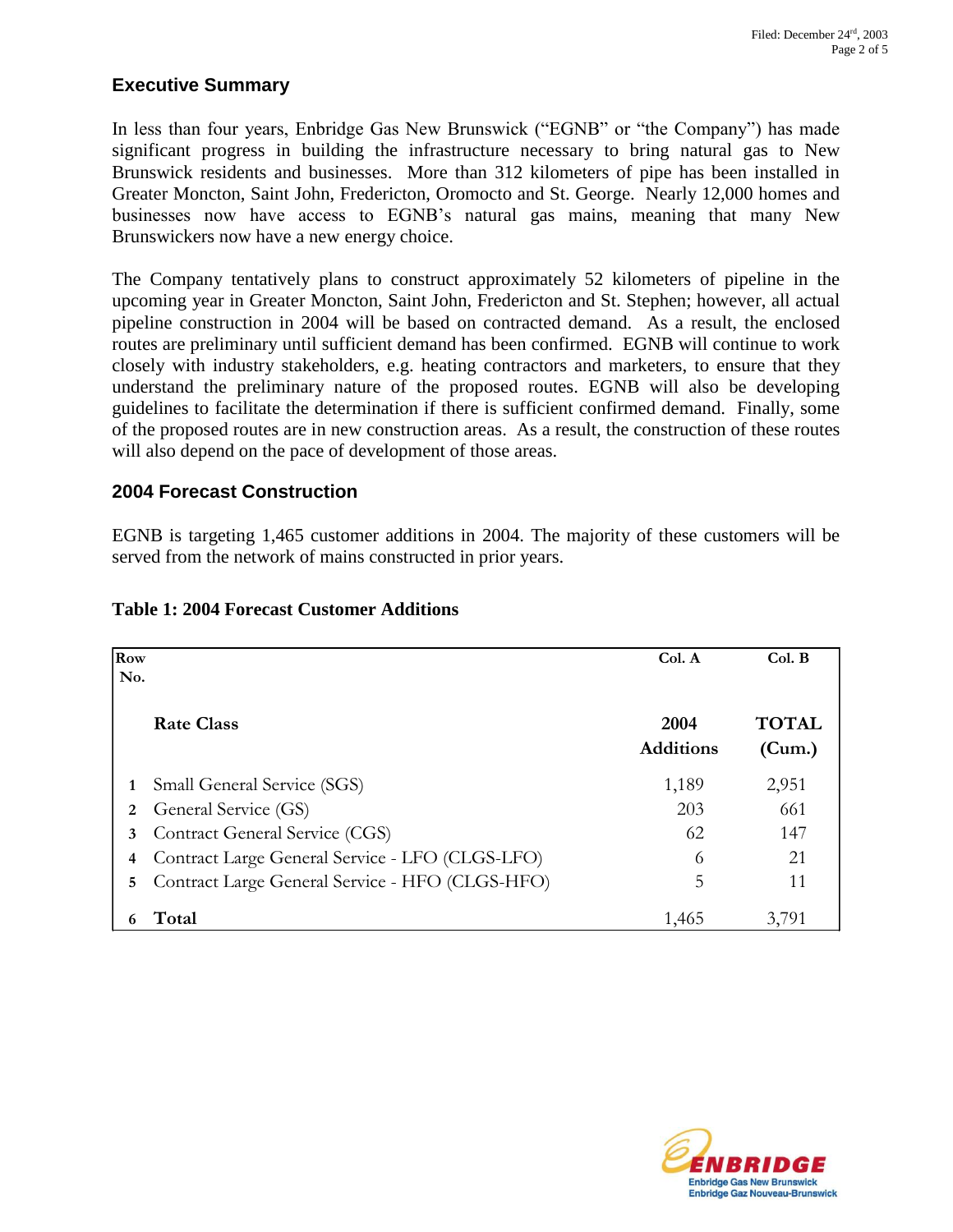Table 2 outlines estimated lengths and costs of the forecast Distribution Plant by municipality. The estimated costs include a provision for four district stations and one gate station.

| Row            |                        | Col. A            | Col. B |                                   | Col. C |                                     | Col. D |                     | Col. E |                          |
|----------------|------------------------|-------------------|--------|-----------------------------------|--------|-------------------------------------|--------|---------------------|--------|--------------------------|
| No.            |                        |                   |        |                                   |        |                                     |        |                     |        |                          |
|                |                        |                   |        | Mains                             |        |                                     |        | Allocated           |        |                          |
|                | Municipality           | Mains<br>(Meters) |        | <b>Const. Value</b><br>(000's \$) |        | Services <sup>1</sup><br>(000's \$) |        | Costs<br>(000's \$) |        | Total<br>(000's \$)      |
|                | Demand-based:          |                   |        |                                   |        |                                     |        |                     |        |                          |
| $\mathbf{1}$   | <b>Greater Moncton</b> | 24,701            | \$     | 1,368                             | \$     | 1,295                               |        | \$58                |        | \$2,721                  |
| $\overline{2}$ | Saint John             | 5,463             |        | 543                               |        | 341                                 |        | 14                  |        | 898                      |
| 3              | Fredericton            | 2,100             |        | 107                               |        | 71                                  |        | 5                   |        | 183                      |
| 4              | Oromocto               | $\qquad \qquad -$ |        |                                   |        | $\qquad \qquad -$                   |        |                     |        | $\overline{\phantom{0}}$ |
| 5              | St. George             |                   |        |                                   |        |                                     |        |                     |        |                          |
| 6              | St. Stephen            | 19,340            |        | 3,189                             |        | 622                                 |        | 145                 |        | 3,956                    |
| 7              | Total                  | 51,604            | \$     | 5,207                             | \$     | 2,329                               | \$     | 222                 | \$     | 7,758                    |

### **Table 2: 2004 Distribution Plant**

<sup>1</sup> "Services" includes meters

l

## **2004 Preliminary<sup>1</sup> Routes**

The 2004 preliminary routes are shown in the following tables: Fredericton (Table 3); Greater Moncton (Table 4); Saint John (Table 5) and St. Stephen (Table 6). These routes were chosen in support of the Company's revised growth strategy. However, as indicated above, actual pipeline construction in 2004 will be based on whether there is sufficient confirmed demand on the potential route to warrant the expenditure. Selection of these routes is based on the best information available at this time. However, as the Company moves forward with its construction program, it expects changes from the current plan will be necessary. Routes may be extended to respond to customers who are in close proximity to these routes and may have an urgent need for service or for building owners who commit to take service in 2004.

All routes contained in the following tables are subject to an environmental screening process. Any environmental constraint identified during 2004 will be mitigated in accordance with EGNB's Environmental Protection Plan.

#### **Table 3: 2004 Preliminary Routes for Fredericton**

| ΟN                     | <b>FROM</b>            |                      |
|------------------------|------------------------|----------------------|
| Bliss Carmen Dvlpmt    | Poets Lane             | 700 meters           |
| <b>Brookside Drive</b> | Summerhill             | Chippins Development |
| Chippins Development   | <b>Brookside Drive</b> | 1.230 meters         |

 $<sup>1</sup>$  The enclosed routes are preliminary until sufficient customer demand has been contractually confirmed.</sup>

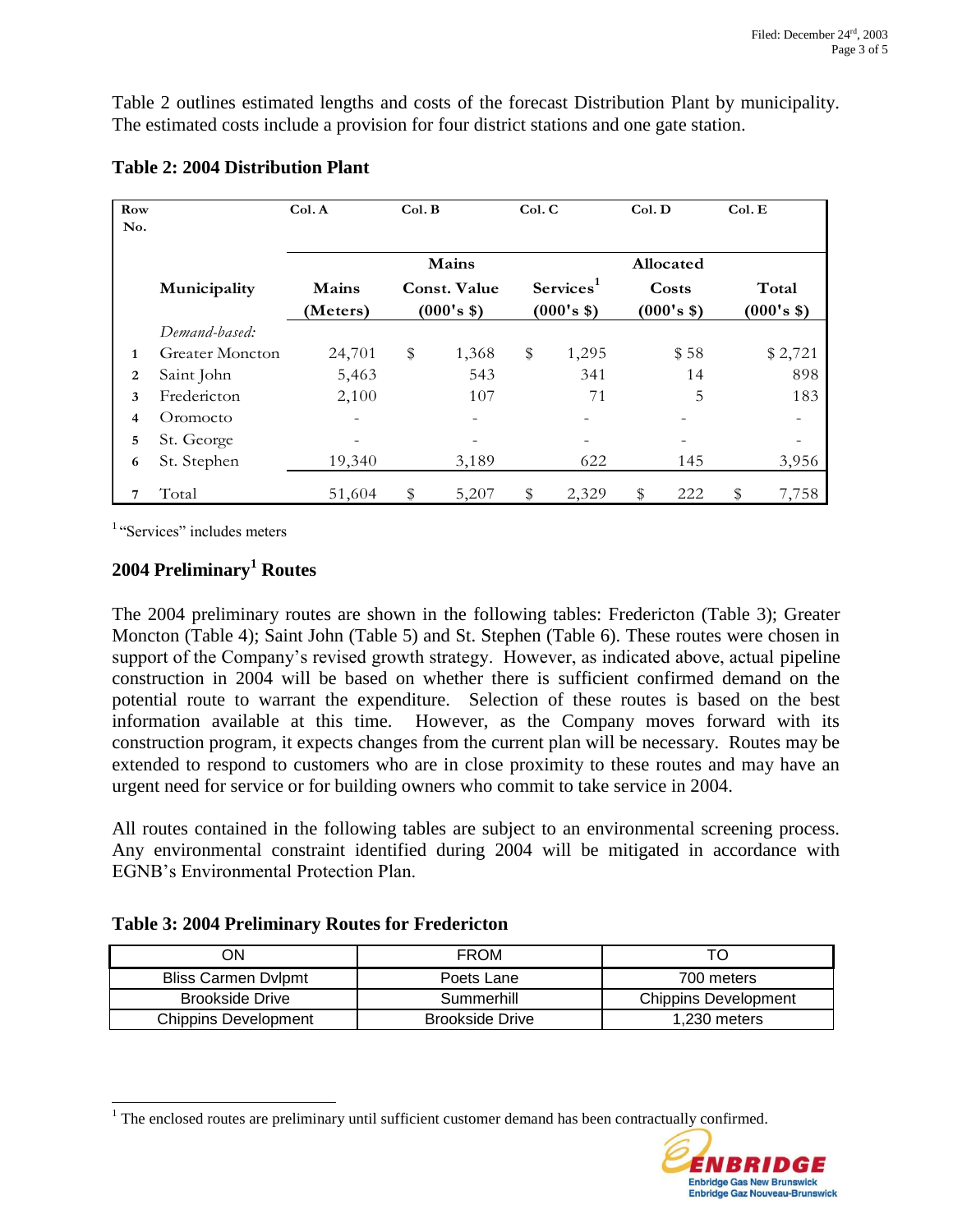## **Table 4: 2004 Preliminary Routes for Greater Moncton**

| ON                         | <b>FROM</b>                | <b>TO</b>                  |
|----------------------------|----------------------------|----------------------------|
| Alfred-Legere St.          | Murielle Crescent          | Fortune St.                |
| Anahid St.                 | Stoneham Drive             | 50 meters                  |
| Andrea St.                 | Golf St.                   | End                        |
| Barachois St.              | Essrosiers St.             | Julien Court               |
| <b>Barrington Crescent</b> | <b>Kenview Drive</b>       | Kenview Drive              |
| <b>Bourque Road</b>        | Desrosiers St.             | Golf St.                   |
| <b>Bulman Drive</b>        | <b>Mountain Road</b>       | <b>Hampton Drive</b>       |
| Centrale St.               | <b>Chartersville Road</b>  | Transquille St.            |
| Cyril St.                  | Gilbert-Finn St.           | Gilbert-Finn St.           |
| Daigle Court               | Desrosiers St.             | End                        |
| Desrosiers St.             | Tranquille St.             | Bourque Road               |
| <b>Elodie Court</b>        | Cyril St.                  | End                        |
| <b>Erinvale Drive</b>      | Dead End                   | Dead End                   |
| Fabien St.                 | Thomas St.                 | End                        |
| <b>Foxwood Drive</b>       | Willshire Way              | <b>Trailwood Court</b>     |
| Future St. #1              | Thomas St.                 | End                        |
| Future St. #2              | Fabien St.                 | End                        |
| <b>Gareth Court</b>        | <b>Glastonbury Drive</b>   | End                        |
| Gauvin Road                | LaFrance St.               | Thomas St.                 |
| Gesner St.                 | Vanier Est. St.            | Grande Valee St.           |
| Gilbert-Finn St.           | Vanier Est. St.            | Cyril St.                  |
| <b>Glastonbury Drive</b>   | Shediac Road               | Lady Guinivere St.         |
| Glengrove Road             | Shediac Road               | Ripplewood Road            |
| Golf St.                   | Bourque Road               | End                        |
| Grande Valee St.           | Jolicoeur St.              | End                        |
| <b>Hampton Drive</b>       | Oak Ridge Drive            | <b>Bulmen Drive</b>        |
| Harrisville Blvd.          | <b>M&amp;NP Station</b>    | Shediac Road               |
| <b>Heathfield Court</b>    | Shediac Road               | Branch St.                 |
| <b>Hildegard Drive</b>     | Mountain Road              | <b>Ivy Road</b>            |
| <b>Ivy Road</b>            | <b>Hildegard Drive</b>     | End                        |
| Julien Court               | Barachois St.              | End                        |
| <b>Kenview Drive</b>       | <b>Ivy Road</b>            | Willshire Way              |
| Labelle St.                | <b>Barrington Crescent</b> | <b>Barrington Crescent</b> |
| Lady Guinivere St.         | <b>Galstonbury Drive</b>   | Sir Lancelot Drive         |
| LaFrance St.               | Champlain St.              | Gauvin Road                |
| Lefay Court                | <b>Glastonbury Drive</b>   | End                        |
| Magnolia Crescent          | Meadow Lane                | Savannah Drive             |
| Meadow Lane                | <b>Heathfield Court</b>    | Savannah Drive             |
| Mountain Road              | <b>Hildegard Drive</b>     | Evergreen Drive            |
| Mountain Road              | Evergreen Drive            | <b>Bulman Drive</b>        |
| Murielle Crescent          | Fabien St.                 | Alfred-Legere St.          |
| Oak Ridge Drive            | <b>Bulman Drive</b>        | <b>Hampton Drive</b>       |
| Rennick Road               | Willshire Way              | End                        |
| Ripplewood Road            | Glengrove Road             | <b>Erinvale Drive</b>      |
| Ruisseau St.               | Theriault St.              | Theriault St.              |
| Shediac Road               | Harrisville Blvd.          | <b>Spruce Grove</b>        |